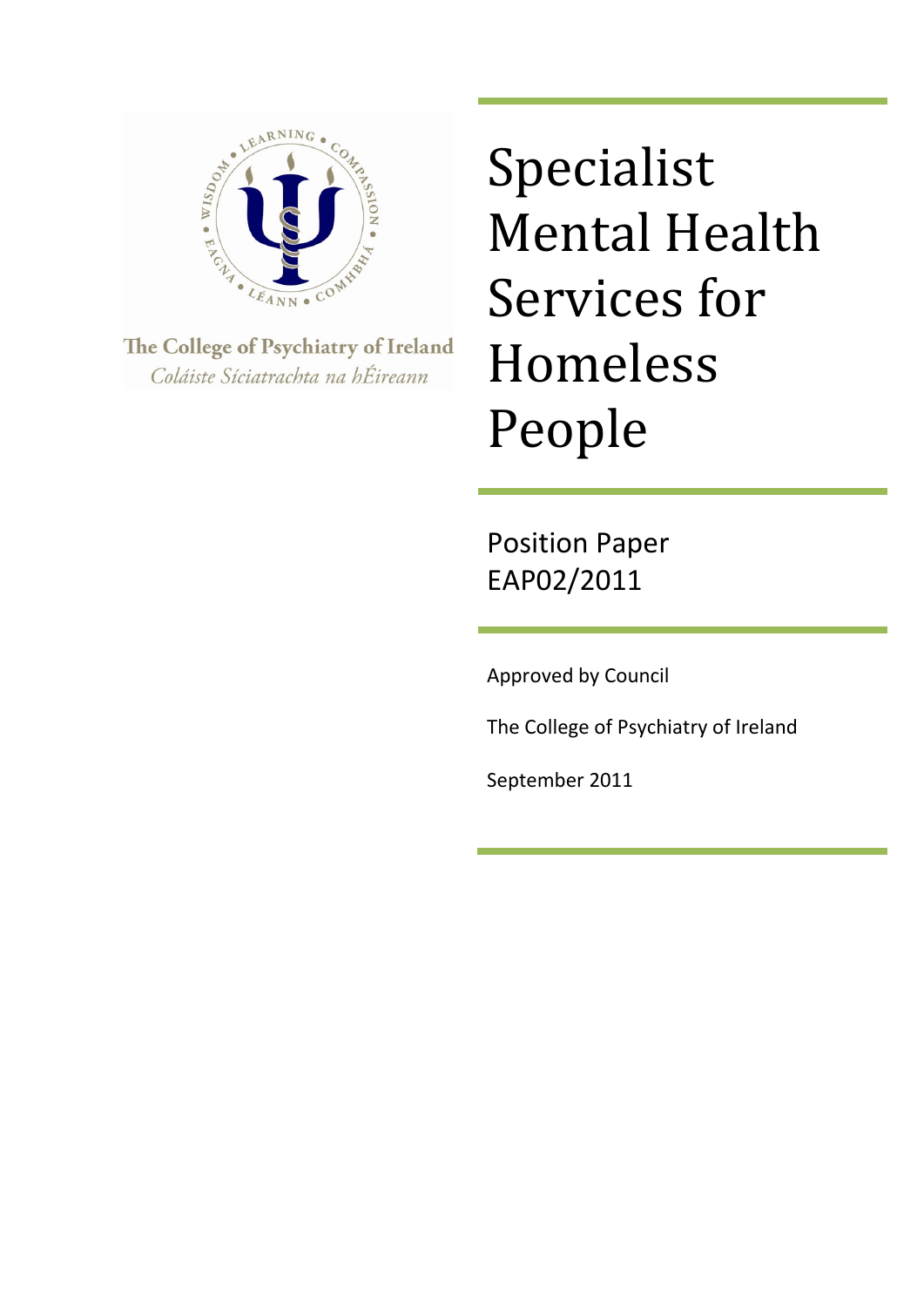## **Specialist Mental Health Services for Homeless People**

*"Few topics are as emotive as the homeless and mental illness, nor more likely to attract broad statements about simple fixes" -* Dr Alex Holmes of the Waratah Area Homeless Outreach Psychiatric Service (WAHOPS), Melbourne's Specialist Mental Health Service (MHS) for homeless people, in Australasian Psychiatry, March 2005.

The true prevalence of mental illness in the homeless population is unknown and estimates have varied widely. This variation can be understood if one considers the differing definitions of mental illness and homelessness that may be applied, the different settings and methodologies in which research is undertaken. An Irish study detected high prevalence of a wide range of chronic mental disorders of varying severity amongst a sample of 502 homeless persons (Holohan 2000). It is well documented that homeless people have higher health needs, including a higher prevalence of severe mental illness, (usually taken to mean schizophrenia, schizo-affective disorder, bipolar affective disorder), than the housed community (Lowry 1990, Timms et al 1997). In London several studies detected a prevalence of severe mental illness in this population at around 25% (Scott 1993, Power & Attenborough 2003). A meta-analysis of studies from several international settings found a prevalence of 11% for schizophrenia, with a range from 4% to 16% in 10 'methodologically superior studies' (Folsom D & Jeste DV, 2002).

The reasons for homelessness are complex and incorporate societal and individual factors, among them mental health difficulties. Much has been written about the causes. The diagram below is one attempt to show how mental health and homelessness can relate to each other, pointing to how difficult it can be to break the vicious circle. In common with other approaches, it shows how mental health cannot be treated in isolation, with the wider social context needing to be considered.



Source: 2004 Office of the Deputy Prime Minister <Mental Health and Social Inclusion> Social Inclusion Report pg 20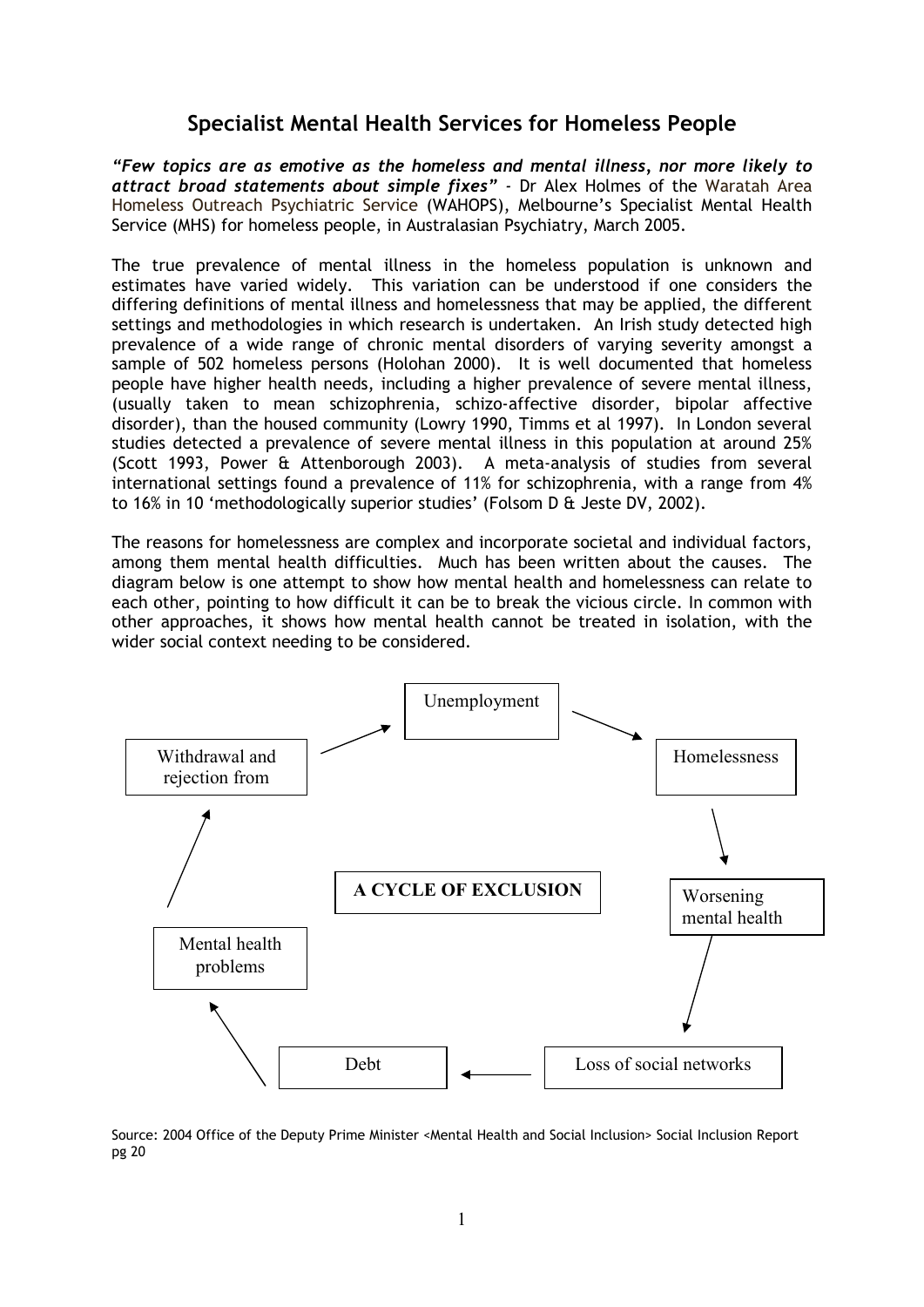The Homeless Agency conducts a three yearly official census of homeless people in Dublin. The most recent, (Counted in 2008), detected 2,366 people. Advocate and voluntary organisations for homeless people have in general terms accepted this figure, believing it to be more robust methodologically than other measures such as the three yearly 'Housing Needs Assessment' by the Department of the Environment, Heritage and the Gaeltacht (Focus Ireland Press Release, 17th August 2009). There are no official national figures available, though Simon Community has estimated there are close to 5,000 homeless people in the Republic of Ireland (www.simon.ie) at any one time.

There is considerable evidence that homeless people have high utilisation of GP, Emergency Department and other hospital services, including psychiatric unit services, but low utilisation of planned outpatient services (Redelmeier 1998, Holohan, T. 1998, Martell et al. 1992). They are frequently dissatisfied with these contacts (Ball & Havassy 1984).

International evidence suggests homeless individuals often find it difficult to access the health and social care they need (Usatine RP, Gerlberg L et al 1994). The reasons for this are numerous and include stigma, financial obstacles, lack of knowledge about state entitlements, healthcare system barriers, the competing priorities of homeless persons themselves and lack of community care. There is evidence that healthcare professional's attitudes are not always as positive as they could be (Fischer 1993), probably partially explained by the challenges such staff face in dealing with the complexities of need in this population.

While they have no characteristics, homelessness excepted, setting them apart from the domiciled mentally disordered, on average homeless people have higher rates of childhood and adult adversity, challenging behaviour, substance and alcohol misuse, poor educational and occupational achievement and co-morbid physical illness.

In mental health, sectorised services delivered on the basis of address can struggle to mount a satisfactory response to the needs of homeless people. Recognised difficulties include discontinuity of care, loss to follow-up and duplication of care (which may be counterproductive or even risky). Homeless people are clearly disadvantaged in that a basic social substrate, usually taken for granted when health services interact with patients, is often not present (Timms, P. 1996). There is considerable evidence to demonstrate that Specialist Mental Health Services for homeless people can be effective (Power & Attenborough 2003, Holmes 2006).

#### **Specialist Mental Health Services for homeless people in the Republic of Ireland**

The **Programme for the Homeless** at St. Brendan's Hospital in north, inner Dublin, is the oldest Specialist Mental Health Service for Homeless People in Ireland. We are unaware of any older Consultant Psychiatrist-led service in the world. It was set up in 1979, initially under the leadership of Dr J. Fernandez, until his retirement in 2004. The service was set up in recognition of unmet needs for the patients of St. Brendan's Hospital, who had a high prevalence of homelessness. The service early on in its history had acute and continuing inpatient care, on-campus day centre and supported community residence components. There was, until a decade ago, availability of 'lodging' beds in the hospital Assessment Unit. All these units have been decommissioned over time. The male day centre moved off-campus in 1997 to Usher's Island, Dublin. The service has gradually increased the assertive outreach component and is more orientated to the community now than it was in 1979, echoing the changes in Mental Health Service in developed countries over the last few decades. It is staffed by a multi-disciplinary team of psychiatrists, occupational therapists, mental health nurses, a support worker and a social worker.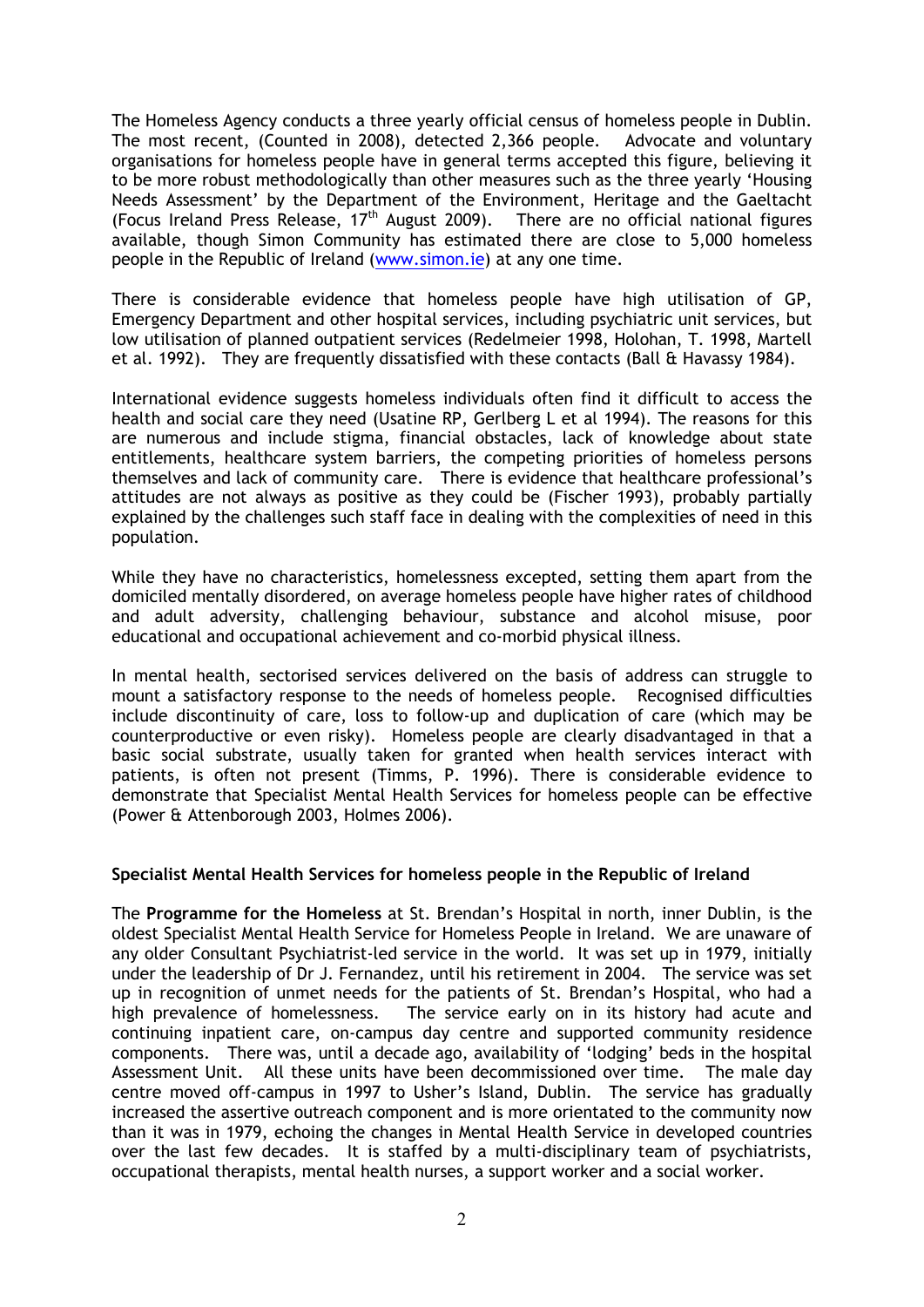In 2004, funding was made available for a Consultant Psychiatrist-led team to provide additional service to homeless people with mental illness in south Dublin. This **ACCES**  team works as an assertive community outreach team. The team consists of a Consultant Psychiatrist 0.7 WTE, two Community Mental Health Nurses (CMHNs) and a Senior Social Worker. ACCES is an assertive outreach programme and aims to treat homeless adults with severe and enduring mental illness with or without co-occurring substance misuse problems. It also provides an educational component on mental health to the voluntary agencies.

The **Ciudad Project** in the **Dun Laoghaire/Rathdown** Council area was also set up in 2004 to provide a Mental Health Service to one shelter, but this has been decommissioned after two years. The volume of people with enduring mental illness did not materialise and many of those with addictions were at the pre-contemplation stage of addressing their difficulties.

The **Cork Adult Homeless Integrated Service (CAHIS),** established in 2002, was the second such service nationally. This team uniquely comprises mental health professionals (Community Mental Health Nurse, Psychiatrist and Psychologist) working side by side with a General Practitioner and Public Health Nurse/Registered General Nurse and an Addiction Counsellor. The mental health component uses an assertive outreach model as advocated in 'A Vision for Change'. The team has been incorporated into Cork City Central Primary Care network. This is consistent with the recommendation of 'The Way Home: A Homeless Strategy' to address Adult Homelessness in Ireland 2008-2013', that health services outside Dublin are provided from Primary Care networks. The mental health component of the CAHIS has been advised that this will not result in a change of referral pathways, referral criteria, staff supervision or management structures.

In Cork, as elsewhere, those with severe mental illness often remained as long-term residents of emergency hostels for several years. Recent homeless strategies have seen these patients move from emergency shelters to a variety of accommodation options. These have included supported transitional and supported independent accommodation. Those with the most complex difficulties have been placed in long-term residential or high support residential accommodation. These utilise a combination of rehabilitation and recovery models delivered by staff from voluntary agencies in tandem with Mental Health Services. It would not be possible to maintain this group of patients, who often have complex and challenging needs, without these support services, which may be under threat. There has been an underestimation of the challenges involved in working with this group. These services should continue to be funded adequately in order to protect this most vulnerable group of individuals.

There are also Specialist Mental Health Services for homeless people based in Limerick, Waterford and Galway, comprising one Mental Health Nurse each. In Galway, the nurse is employed by a voluntary agency working with homeless people. These clinicians employ an assertive outreach approach, in a liaison role, interfacing with general Mental Health Services and Primary Care in different ways in each location.

The assumption by local services of the duty to provide a designated identifiable team with responsibility for the delivery of Mental Health Services to homeless people, as outlined in ' A Vision for Change', has not happened in any service of which we are aware.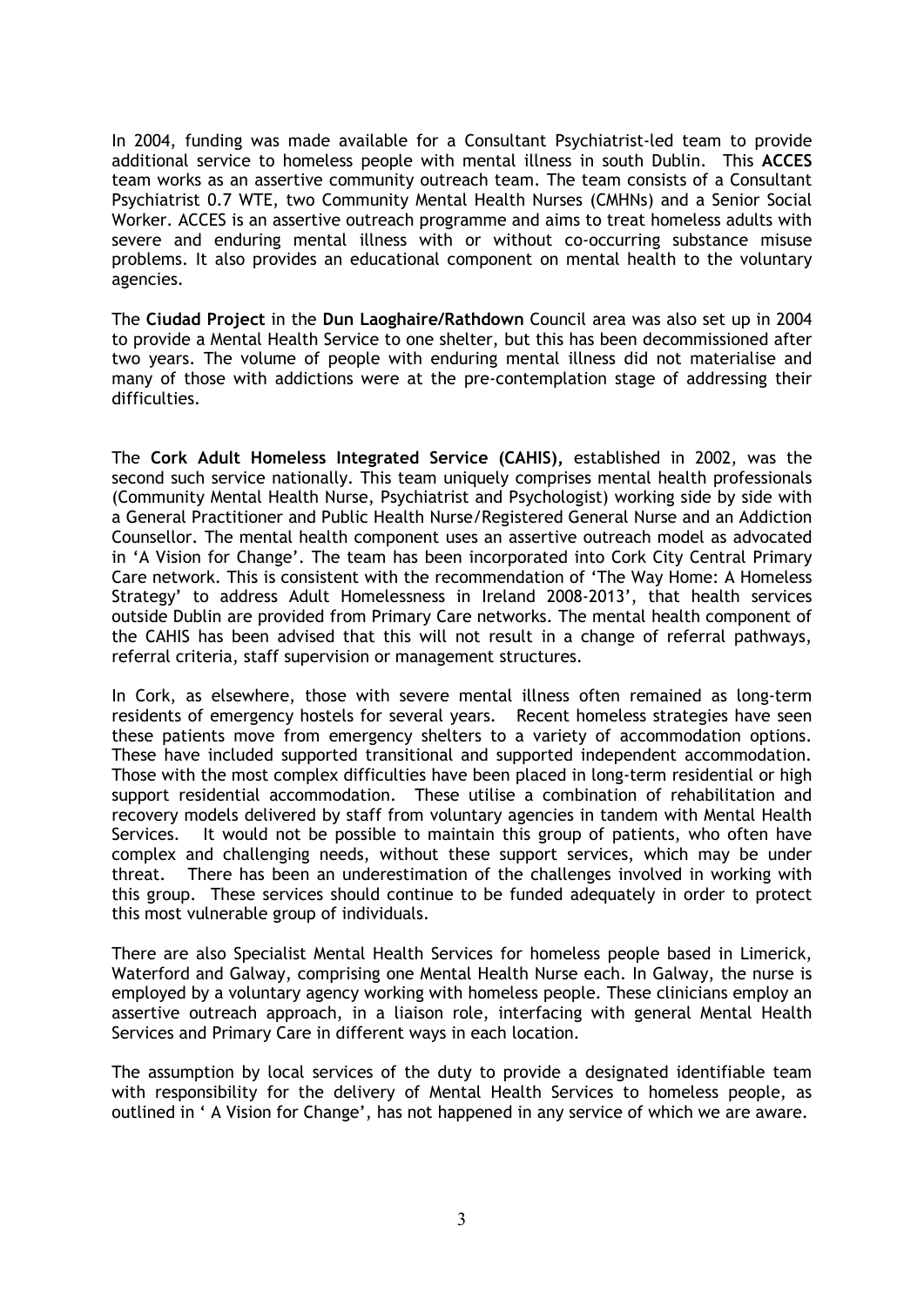There is a complex range of statutory and voluntary services offering health and social care to homeless people in the Dublin area. Seventy-one such agencies were detected in 1998 and the Homeless Agency estimates 45 more recently. These provide ongoing support to this vulnerable group.

#### **Criteria for acceptance from general Mental Health Services to the Specialist Mental Health Services for homeless people in Dublin**

The criteria for acceptance of referrals to Dublin Specialist Mental Health Services for homeless people by general Mental Health Services have taken into account the preexisting 'custom and practice' of long-standing, national public health service policy as set out in several documents over the last 2 to 3 decades and Ministerial Memorandum (Mr. M. Martin, T.D., Minister for Health, 2002). These criteria closely parallel those in other Specialist Mental Health Services for homeless people internationally. They can be stated as: homeless adults, predominantly resident in city centre, having a mental disorder necessitating mental health service level care (including co-morbid but not primary substance misuse disorder) and unable to be engaged by the mental health service to which they first present. The latter 'failure to engage' criterion is a common feature of assertive outreach modality teams. It is therefore the case that all general Mental Health Services in Dublin manage some homeless people with mental health needs.

#### **Mental Healthcare Services for homeless people elsewhere**

While writing this paper we contacted several colleagues in the field abroad and read some of the international literature in the health and social care areas. It is clear that not all cities have Specialist Mental Health Services for homeless people, and those that do have different service configurations. There is no international consensus on what constitutes an 'ideal' configuration of such services (Williams & Avebury, 1995). Many different configurations have been described. This is not too surprising if one considers widely recognised difficulties in reaching universal agreement on such concepts as homelessness and mental disorder which resist unambiguous clarification. However, an assertive community outreach approach for this population is widely advocated internationally (Irish Division of the Royal College of Psychiatrists 1998, O'Connell JJ., 2004, A Vision for Change, 2006, Williams & Avebury, 1995).

#### **Mental Health in the WHO European Region**

FEANTSA (www.feantsa.org) is the European Federation of National Organisations working with homeless people. FEANTSA has stated it would warmly welcome an EU strategy on mental health and homelessness.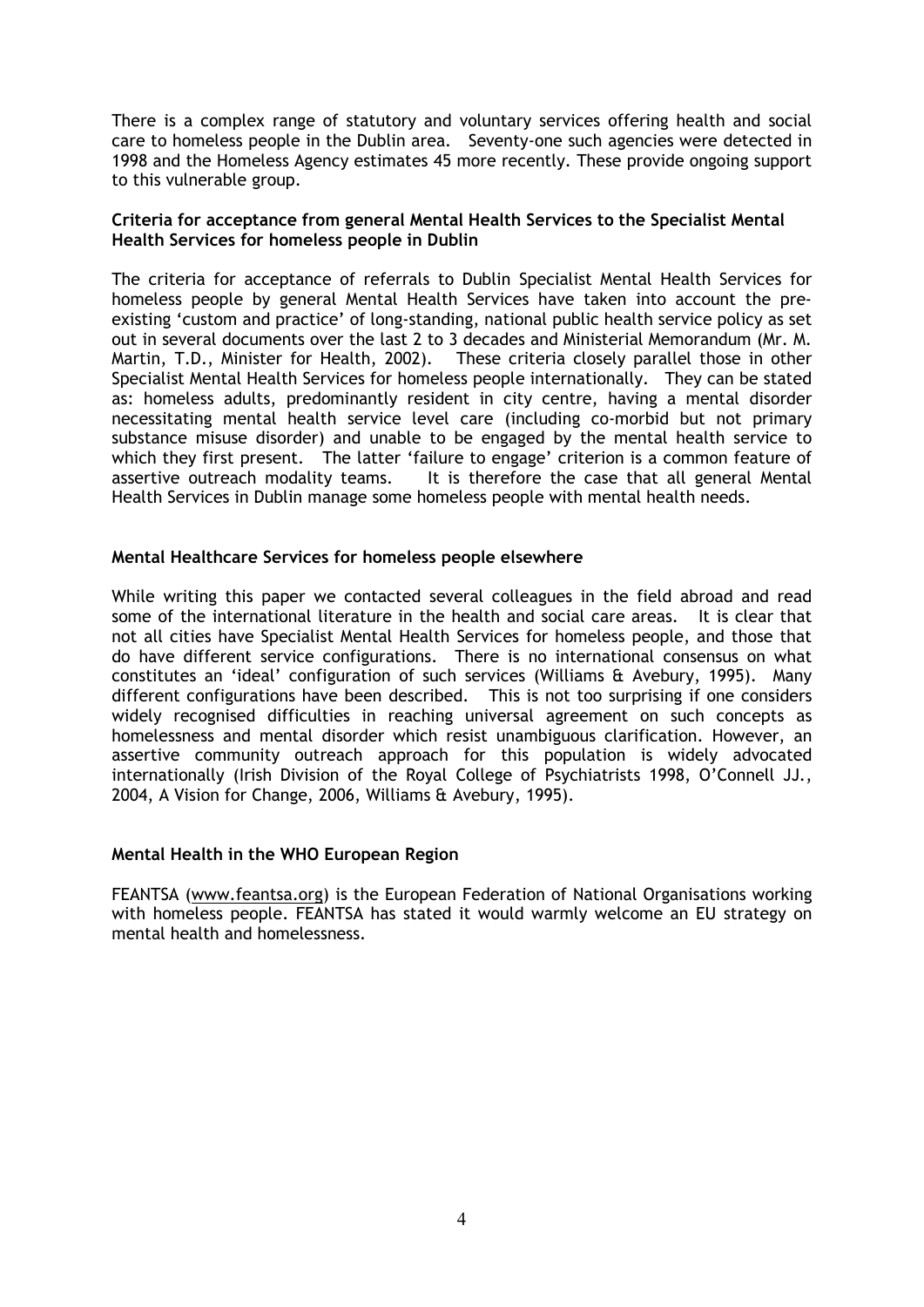MH= Mental Health SC= Social Care

# Conceptualisation Of Needs



It is useful to conceptualise the population of homeless people with ongoing health and social care needs in the form of a tiered pyramid. Such a conceptualisation is common in healthcare, notably with regard to medical service configuration/stepped care. The bottom tier is the most populous. As one escalates the pyramid through the other tiers, the needs can be viewed as increasing incrementally while the population diminishes in size. In this conceptualisation, five tiers represent homeless people with, from bottom up:

- i) social care needs
- ii) social care needs & minor mental health needs
- iii) social care needs & significant mental health needs including substance misuse issues
- iv) social care needs & severe mental health needs +/– substance misuse
- v) social care needs & severe and complex mental health needs +/– substance misuse

As currently configured, the Dublin Specialist Mental Health Services for homeless people deliver services to the top tier, as well as a proportion of the second from top tier. General Mental Health Services provide services to the second from top tier. Substance & alcohol misuse, primary care, homeless and social care providers deliver services to the bottom 3 tiers. Substance & alcohol misuse services often work jointly with general or Specialist homeless Mental Health Services in the top 2 tiers. In this conceptualisation, tier (v) incorporates a complex aspect, deriving from the history of difficulties with engagement of the patient. Homeless patients with more common, less severe mental health problems (tiers i, ii  $\hat{a}$  iii) may present to general Mental Health Services during the working week, but especially out-of-hours, in crisis, referred by health or social care services or by self.

The definition of homelessness employed by Mental Health Services is something which varies widely. It has a significant impact on the structure and function of Specialist Mental Health Services for homeless people. In terms of the conceptualisation above, this will influence the size of the pyramid (the number of people represented by it).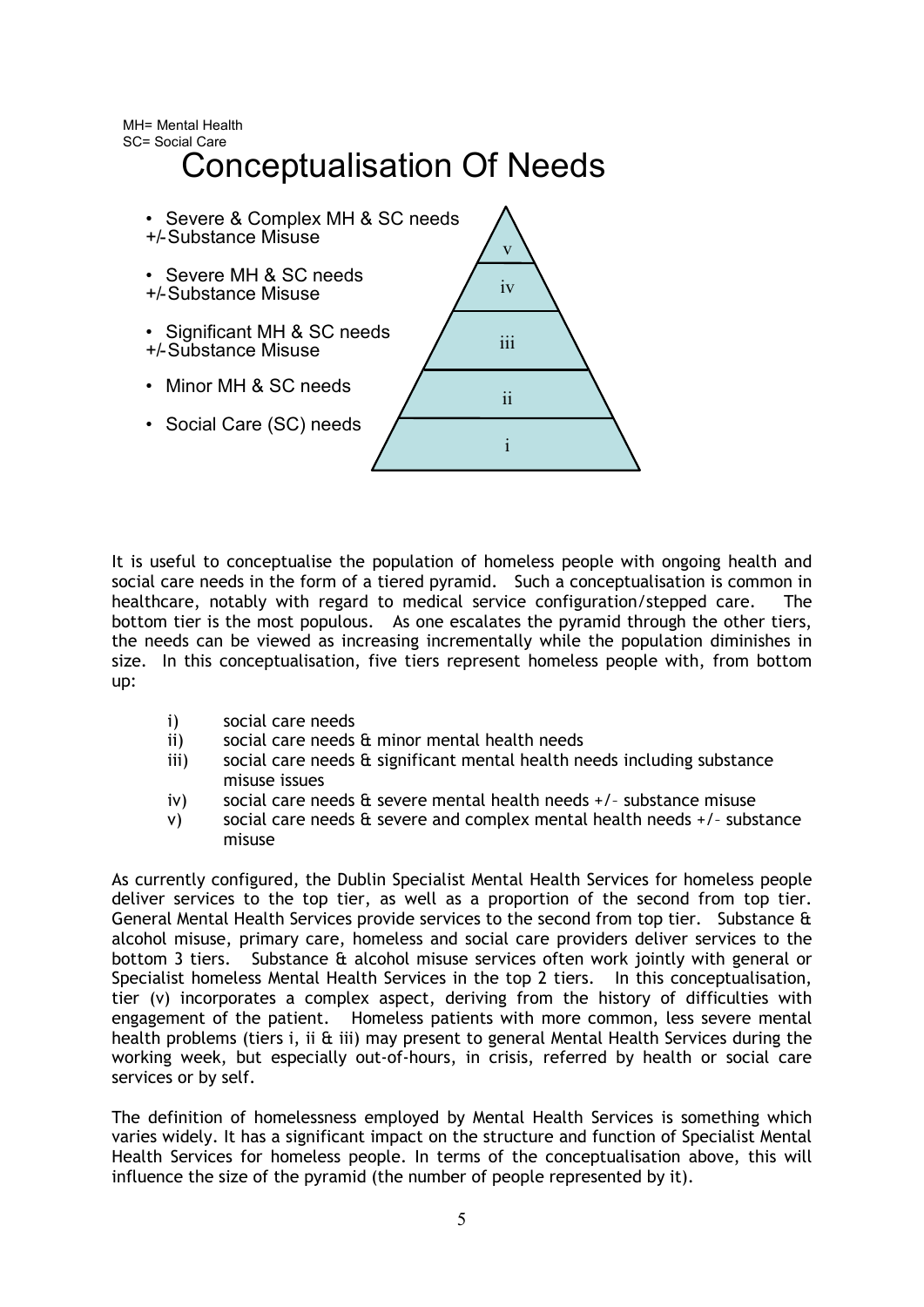Opinions differ regarding what populations (tiers of the pyramid) should be targeted by Specialist Mental Health Services for homeless people. We believe that the need to care for the top tier on an ongoing basis is the paramount priority for Specialist Mental Health Services for homeless people in Dublin.No other service type is better placed to attempt to meet the needs of this group. There are also important secondary priorities to provide a service to the lower tiers. How these different priorities can be reconciled is currently being intensively reviewed. Dublin Specialist Mental Health Services for homeless people intend that the following principles will guide future services:

- Recovery and social inclusion oriented
- Incorporate a multi-agency approach throughout the inner city, close liaison with primary care, homeless and social care providers and other mental health services.
- Employ an assertive outreach approach and have a clear pathway of care.
- As set out in 'A Vision for Change', set up a Crisis House which will be available to homeless mentally ill patients thus reducing their need for inappropriate admissions to psychiatric units.
- Community mental health teams should adopt practices to help prevent service users becoming homeless.
- Interaction and co-ordination between statutory and voluntary housing bodies and mental health services at catchment area level should be encouraged. The importance of this recommendation needs to be emphasised.

Outside Dublin, 'A Vision for Change' has not been the principle document guiding the development of homeless mental health services. The objectives are mainly influenced by the current national homeless strategy document 'The Way Home: A Homeless Strategy to address Adult Homelessness in Ireland 2008-2013'. This report is clear in its support for the HSE Transformation Process. It repeatedly emphasises the need for homeless people to access health services from the planned Primary Care Teams and the Primary Care and Social Care networks. The thrust of the report does not support the provision of Specialist services for homeless people and is critical of the development of parallel services for homeless people.

The difference in approach between 'A Vision for Change' and 'A Way Home' may reflect the context of the different reports. 'A Vision for Change' is a document written from the Mental Health Services perspective. The Homeless Strategy document is written in collaboration by the Department of Environment, Heritage and the Gaeltacht (housing) and Department of Health (social inclusion), from a social care perspective. The strategy document refers to 'A Vision for Change', quoting some of its recommendations. It does not make any comment as to how it's frequently stated objective of amalgamating existing specialist health services into Primary Care Teams dovetails with the view of supporting specialist mental health teams in 'A Vision for Change'. Some of the Community Mental Health Nurses involved in homeless services around the country, like the Cork Adult Homeless Integrated Service, are funded by Community Care from its social inclusion budget. In such services, the Homeless Strategy is the document whose objectives have been seen as paramount.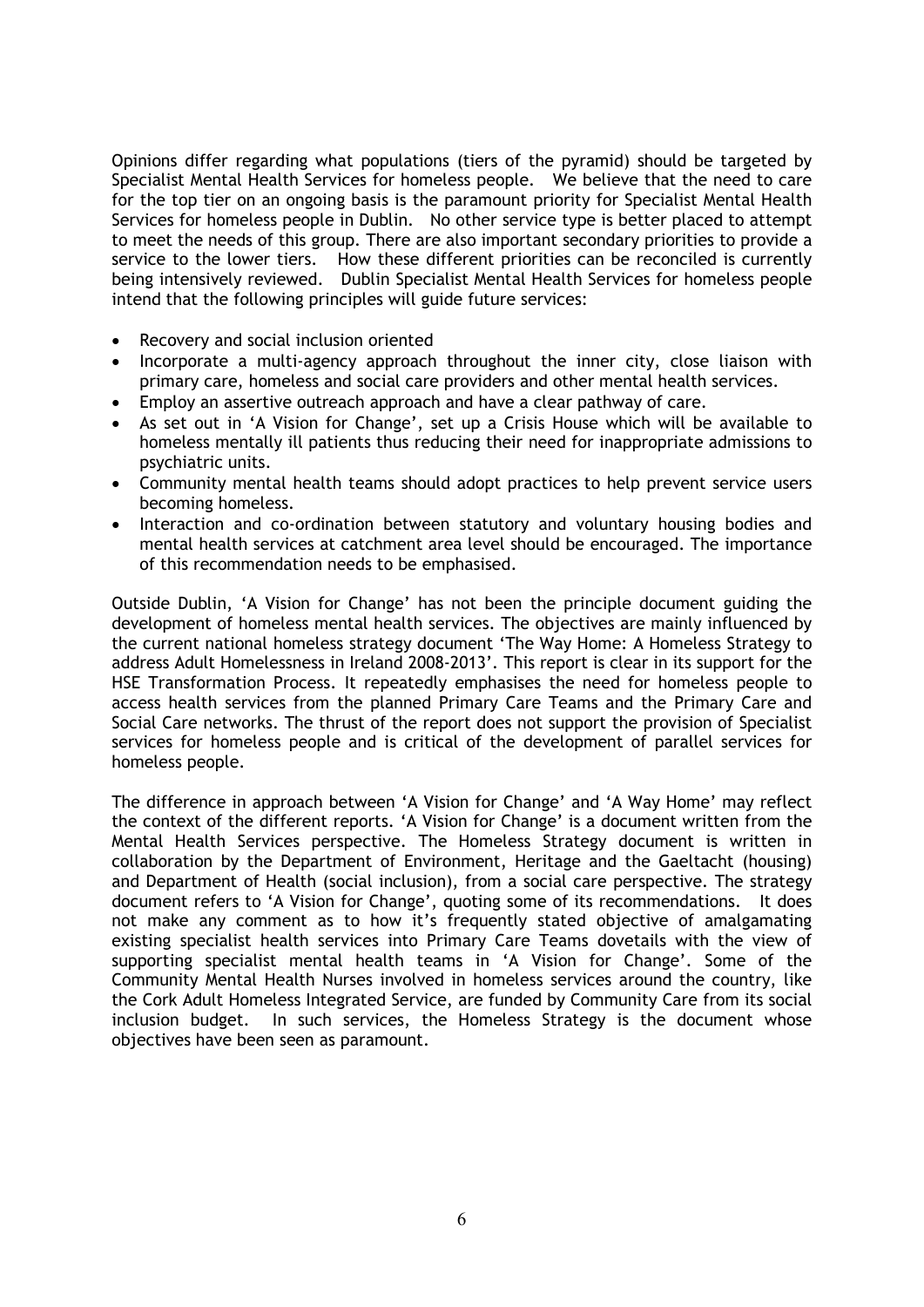#### **Primary Care**

In Dublin, in recent years, improvements have occurred with the commencement of the SafetyNet Primary Care Initiative and with increases in the percentage of homeless people holding medical cards. These developments need to be built on. Liaison by Specialist Mental Health Services for homeless people with Primary Care is therefore both necessary and valuable in Dublin and throughout the country.

#### **Prevention of homelessness in people with mental illness**

Prevention of homelessness in people with mental disorder is a key function of health, homeless and social care providers. As expressed in a variety of health and social policy documents, there must be an integrated and focussed response by local health, social and housing agencies to prevent homelessness. This includes:

- A robust response by local Specialist Mental Health Services to meet the needs of mentally disordered people in unstable accommodation, persisting even after the patient has become homeless, if that applies.
- Vulnerable housed individuals should be identified early and specialised supports put in place to prevent an individual becoming homeless.
- A long-term enhanced commitment by local Specialist Mental Health Services to robustly and rapidly respond to the needs of formerly homeless patients who have become re-domiciled, given that they are self-evidently 'vulnerable to homelessness'. This may necessitate joint working with Specialist Mental Health Services for homeless people for a period, to ensure a secure transition as the patient is re-establishing a domicile. In many locations, there has been a shift in policy terms away from provision of homeless sector accommodation to a focus on rapid transfer to independent accommodation. This is generally to be welcomed.

#### **Non-statutory homeless care providers**

These agencies often play a vital role in supporting homeless people and are not always fully acknowledged by statutory services. Enhanced liaison and co-operation with these services is very important, both for general Mental Health Services and Specialist Mental Health Services for homeless people. This is emphasised in 'A Vision for Change'. Service Level Agreements between the HSE and voluntary agencies are an essential requirement in improving care for the homeless mentally ill.

### **Summary**

Homeless people experience a similar range of mental disorder to their domiciled counterparts, but on average they have a greater health and social care need. There is clear evidence internationally that the extent and complexity of their need results in a diminished access to health services, including Mental Health Services.

This paper, like many other health and social policy documents in Ireland over several decades, restates the right of mentally ill homeless people to have their needs robustly addressed by mainstream health and social care services. Given that general Mental Health Services are delivered on the basis of address, such services must often make a greater effort to address the needs of such patients. Such Mental Health Services must take the lead role in the prevention of homelessness in the mentally ill. In this regard, 'A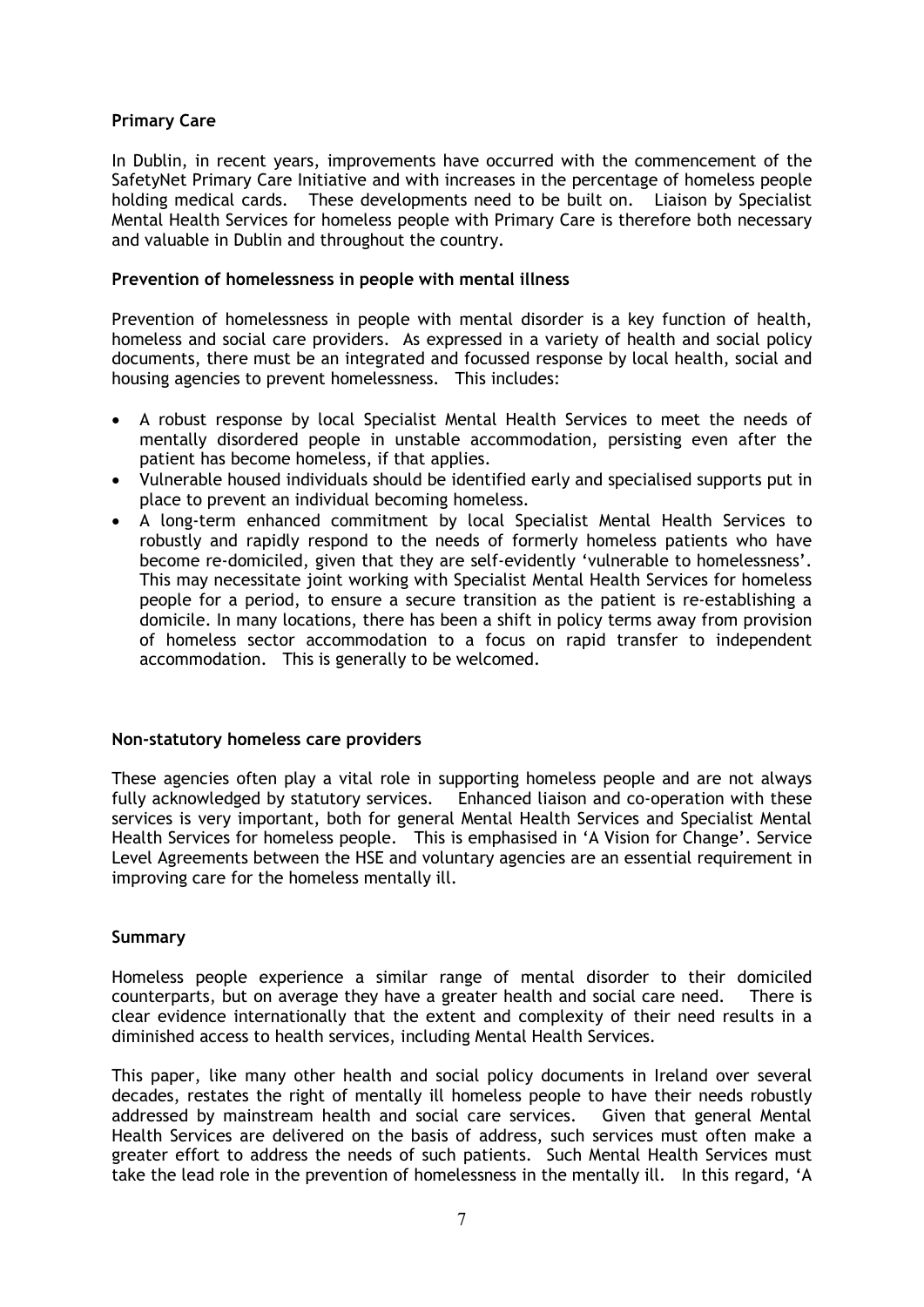Vision for Change', recommending a local team designated in all areas to address this issue, should be followed.

In addition to the right to mainstream services, homeless mentally disordered people have a need for Specialist Mental Health Services in urban areas with a higher prevalence of homelessness. In these areas of high prevalence, Specialist Mental Health Services for homeless people make sense and are effective.

Within Dublin, the Specialist Mental Health Serices for homeless people should be aligned more closely with what is envisaged in 'A Vision for Change', This incorporates two collaborative, Consultant Psychiatrist-led multi-disciplinary teams, with an assertive outreach and inter-agency approach, inpatient care provision from the "bed complement of the city" and a Crisis House. These multi-disciplinary teams must have an appropriate mix and complement of staff, reflective of teams working in the assertive outreach modality.

Outside Dublin, a variable Specialist Mental Health Services for homeless people response will be required, with either individual mental health professionals or Multi Disciplinary Teams necessary, as locally determined appropriate, often drawing on a social care perspective.

We recommend the establishment of an Irish Clinical Network for mental health professionals in Specialist Mental Health Services, offering mutual information, support and education, to underpin best practice in such services throughout the country.

#### **Key Recommendations**

**A.** In all areas without Specialist Mental Health Services for homeless people, the recommendations of national mental health policy, 'A Vision for Change' (2006), should be implemented: "that a range of practices should be adopted by all mental health services and teams to prevent service users becoming homeless". Adequate data collection on this issue should be arranged locally. A robust, local Mental Health Services and interagency response should be made to the needs of mentally ill people who are homeless or vulnerable to homelessness. 'A Vision for Change' recommends the designation of a Community Mental Health Team with responsibility and accountability for the homeless population in each catchment area. We suggest designation of an individual with responsibility for this issue as a possible first step in this regard. In addition to this, investment made locally in Community Mental Health Teams with assertive outreach capacity and in Psychiatric Rehabilitation Teams, will reduce the likelihood of individuals with severe mental illness becoming homeless.

**B.** In areas of high prevalence of homelessness, namely inner urban areas, Specialist Mental Health Services for homeless people make sense and are effective.

**C.** In Dublin, the two Consultant Psychiatrist-led, multi-disciplinary teams must have an appropriate mix and complement of staff, reflective of teams working in the assertive outreach modality and a Crisis House be established as recommended in 'A Vision For Change'.

**D.** Outside Dublin, in inner urban centres, variable types of Specialist Mental Health Services configurations will be required, with either individual mental health professionals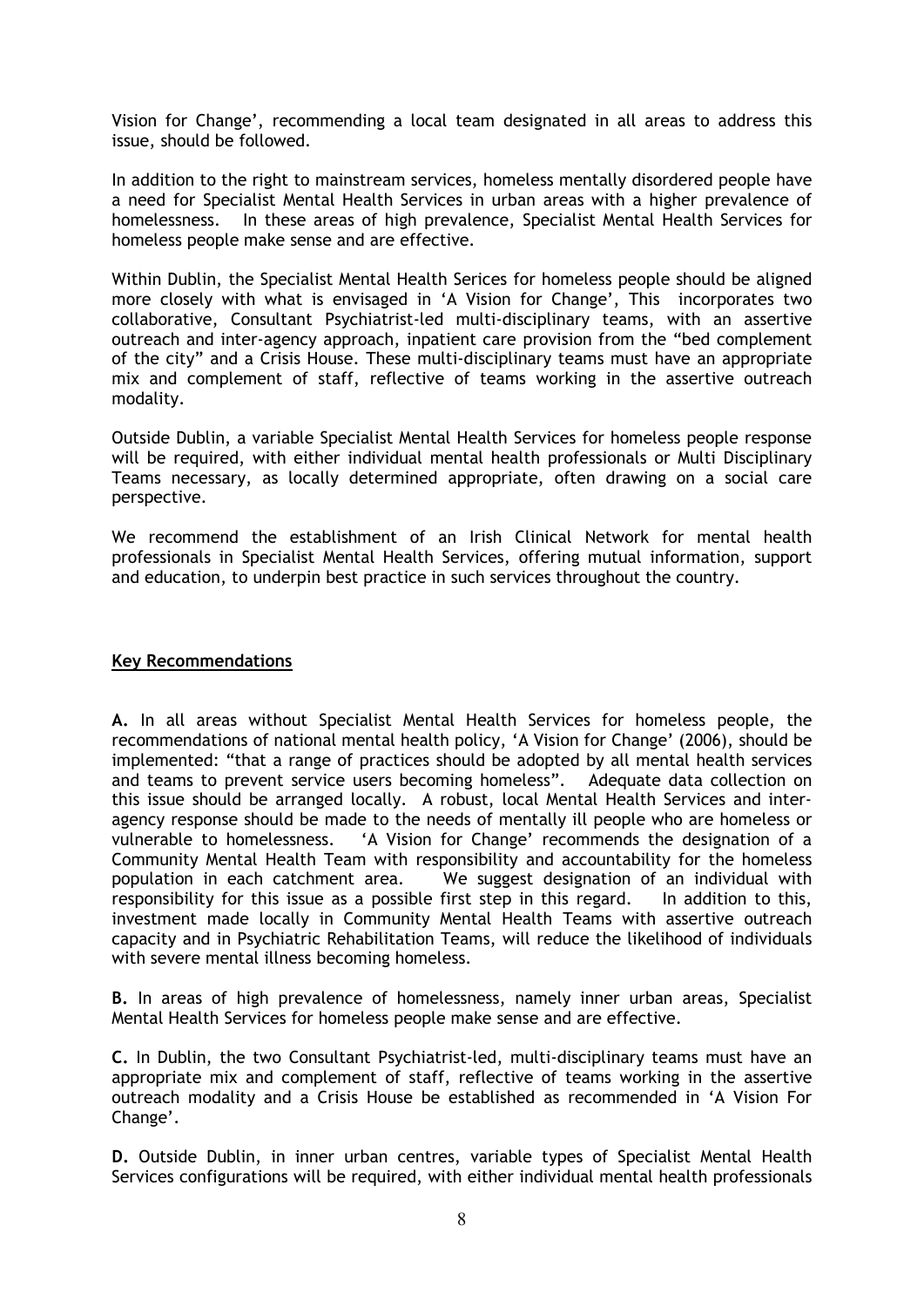or multi-disciplinary teams, as locally determined appropriate. It is crucial that the existing services in Cork, Waterford, Limerick and Galway are fully maintained, being enhanced as the evidence of need dictates.

**E.** Establish of an Irish Clinical Network for mental health professionals in Specialist Mental Health Services, offering mutual information, support and education, to underpin best practice in such services throughout the country.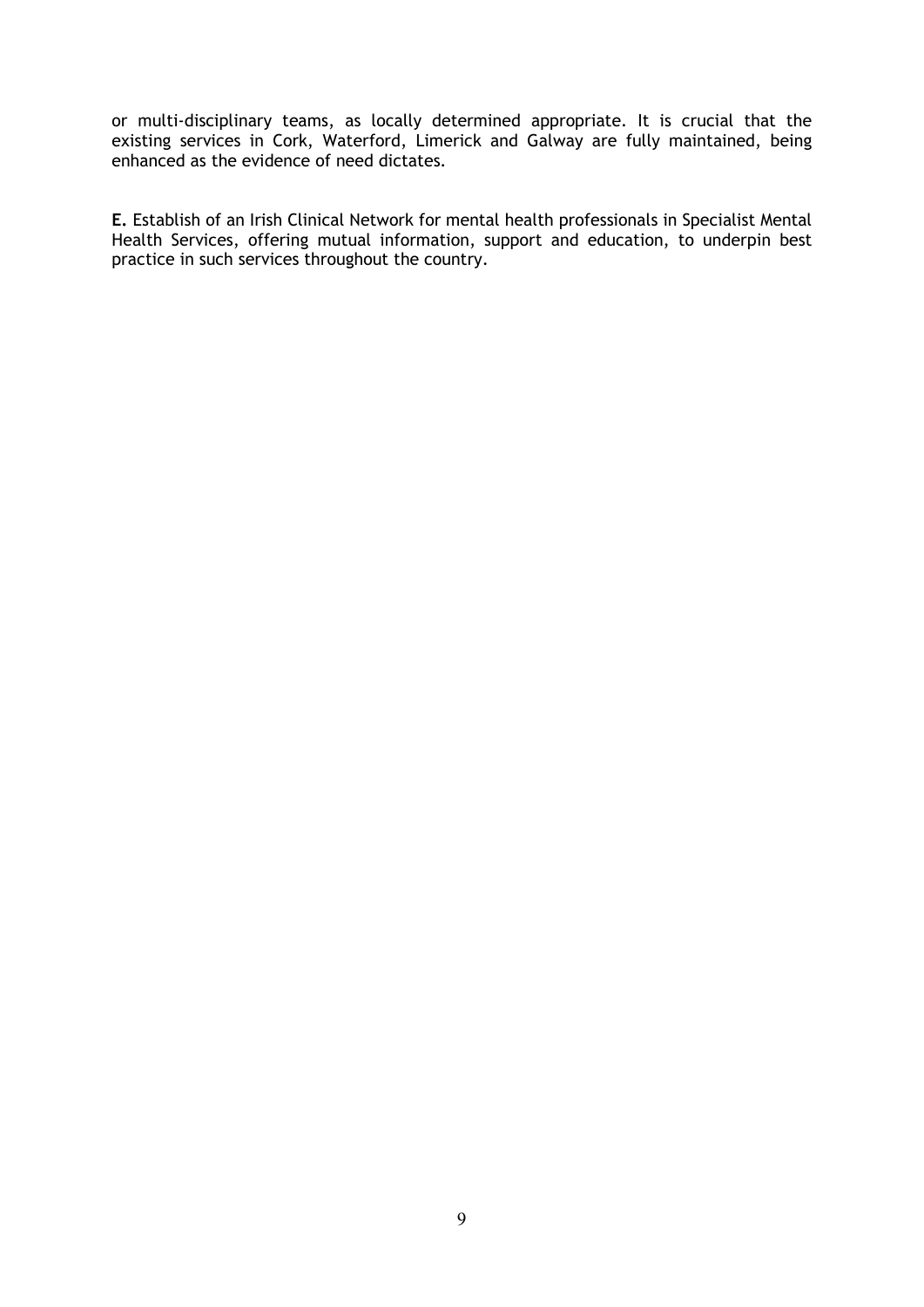#### **References**

- 1. A Vision for Change. Report of the Expert Group on Mental Health Policy. Government of Ireland 2006.
- 2. Ball FL, Havassy BE (1984) A survey of the problems and needs of the homeless consumers of acute psychiatric services. *Hosp. Comm. Psychiat*. **35**: 917-21
- 3. Breakey WR (1997) It's time for the Public Health Community to Declare war on Homelessness (editorial) *Am J Public Health* **87**:153-5
- 4. Counted In 2008. Homeless Agency Partnership, Dublin 2008.
- 5. Fischer K, Collins J (1993) Access to healthcare In: Fischer K, Collins J eds. Homelessness, Healthcare and welfare provision.  $1<sup>st</sup>$  ed. London Routledge, 32-50
- 6. Folsom D & Jeste DV. Schizophrenia in homeless persons: a systematic review of the literature *Acta Psychiatrica Scandinavica* Vol 105, (6) 404-413, June 2000
- 7. Haase, T and McKeown, K. Audit of services for homeless people in the Eastern Health Board Region. Homeless Initiative, Dublin, 1999.
- 8. Holohan T (1998) Health Status, Health Service Utilisation and Barriers to Health Service Utilisation among the Adult Homeless Population of Dublin. Dublin RCPI 1998
- 9. Holohan T, Holohan W, Health and Homelessness in Dublin. *IMJ* Vol 93, No 2 March/April 2000.
- 10. The Future of Psychiatry in Ireland. Irish Division of the Royal College of Psychiatrists, Jan 1998.
- 11. Lowry S (1996) Health and Homelessness. *Br Med J* 1990; **300**:32-4
- 12. Martell JV, Seitz RS, Harada JK, Sasaki VK, Wong C et al. Hospitalisation in an urban homeless population; the Honolulu Urban Homeless Project *Annals of Internal Medicine* 1992; **116**: 299-303